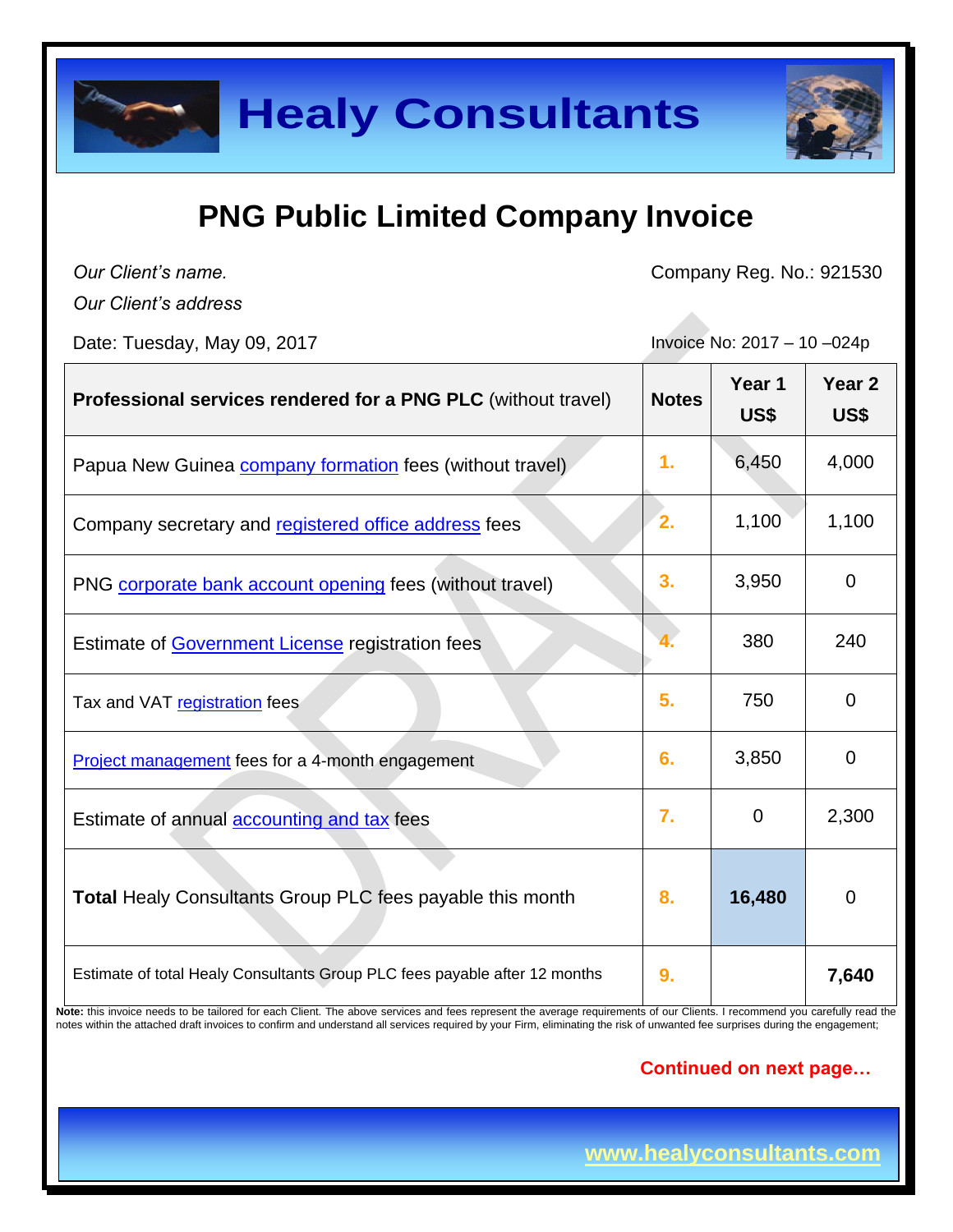

# **PNG Public Limited Company Invoice**

### *Notes to invoice above*

**1.** Healy Consultants Group PLC fees to legally register our Client's papua New Guinea LLC. Within 2 months [\(click link\)](http://www.healyconsultants.com/papua-new-guinea-company-registration/fees-timelines/) my team and I will email you **i)** a company registration number **ii)** a corporate bank account number **iii)** a local city centre business address **iv)** a tax number and **iv)** a proforma PNG sales invoice template complying with Paua New Guinea company law;

All [engagement fees](http://www.healyconsultants.com/company-registration-fees/) (click link) are agreed and paid up front and agree to the fees published on our country web pages. Consequently, there are no hidden fees or surprises or ambushes throughout the engagement. All engagement deadlines are agreed up front in the form of [a detailed project](http://www.healyconsultants.com/index-important-links/example-project-plan/)  [plan,](http://www.healyconsultants.com/index-important-links/example-project-plan/) mapping out deliverables by week throughout the engagement term.



Every second day during the engagement, we email our Client a [detailed email engagement status](http://www.healyconsultants.com/index-important-links/weekly-engagement-status-email/)  [update.](http://www.healyconsultants.com/index-important-links/weekly-engagement-status-email/) Our Client is immediately informed of engagement problems together with solutions. Your dedicated engagement manager is reachable by phone, skype, live chat and email and will communicate in your preferred language;

**2.** In accordance with Papua New Guinea [Companies Act 1997,](http://www.wipo.int/edocs/lexdocs/laws/en/pg/pg013en.pdf)(click link), each Papua New Guinea PLC must appoint a company secretary, who shall be a natural person resident in Papua New Guinea. Healy Consultants Group PLC will be the legal Papua New Guinea Company Secretary and our annual responsibilities include **i)** preparation and filing of the legal Annual Return **ii)** securely maintain company records and chop **iii)** liaise with the Papua New Guinea Government on behalf of our Client and **iv)** legal filing of changes of company structure;

In accordance with Papua New Guinea [Companies Act 1997,](http://www.wipo.int/edocs/lexdocs/laws/en/pg/pg013en.pdf) a Papua New Guinea PLC shall as from the date of its incorporation have a legal registered office in Papua New Guinea, to which all official Government communications and notices may be addressed. To comply with this statutory requirement, Healy Consultants Group PLC Papua New Guinea business office will be the registered office address for your Papua New Guinea Company. Thereafter, this address will be used to receive Government correspondence including **a)** annual and quarterly tax returns **b)** bank statements **c)** employee payroll tax and pension correspondence. Most of our Clients wish to place Healy Consultants Group PLC Papua New Guinea [office address \(click link\)](http://www.healyconsultants.com/virtual-office/) on invoices, contracts, websites and business cards;

**Continued on next page…**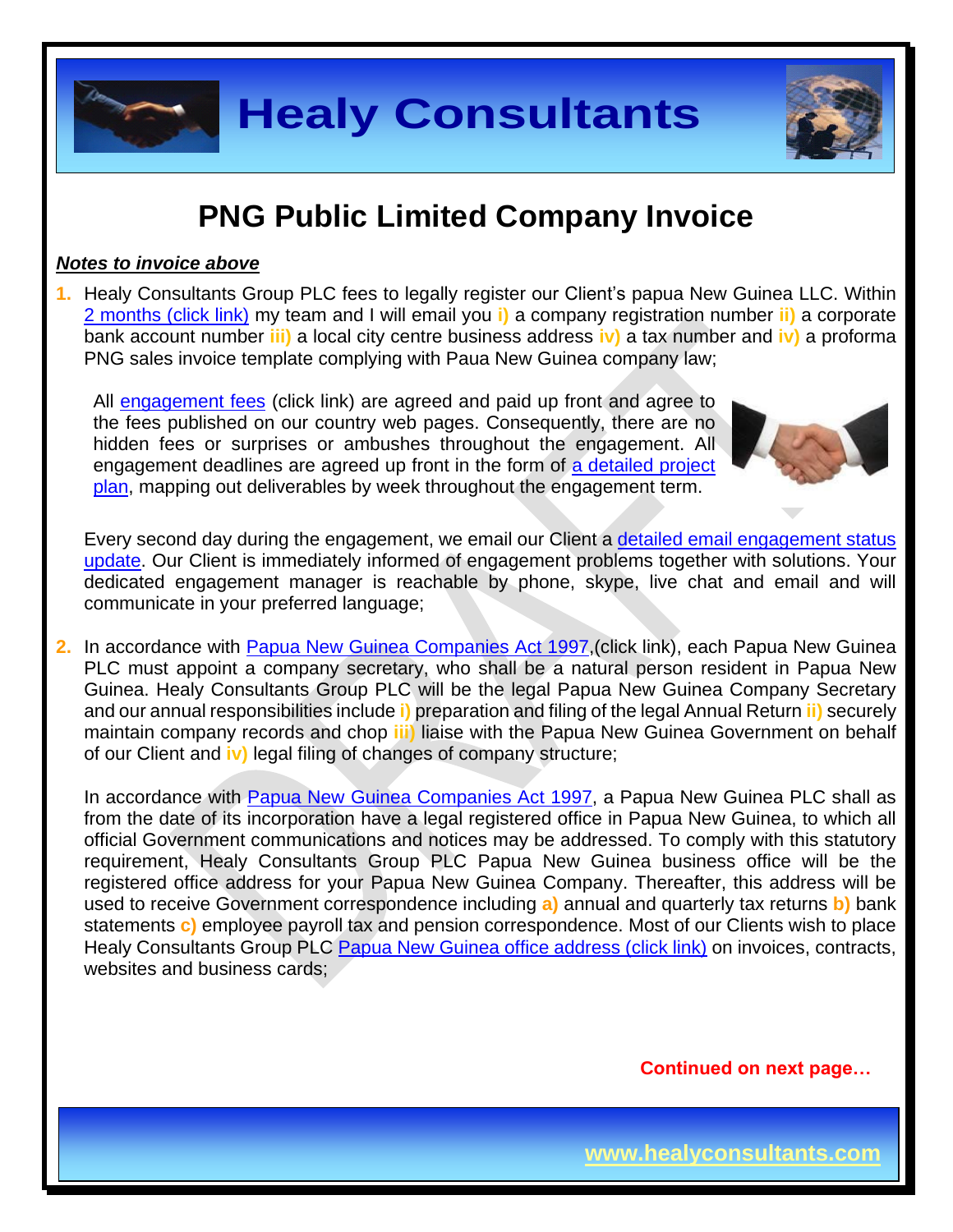



# **PNG Public Limited Company Invoice**

**3.** Healy Consultants Group PLC will be pleased to open a Papua New Guinea [corporate bank account](http://www.healyconsultants.com/papua-new-guinea-company-registration/banking/) without travel. It is a time consuming task, Healy Consultants Group PLC will shelter our Client from the administrative challenges. As you can appreciate, it is a difficult task to obtain bank account approval through a newly formed company, when shareholders and directors and bank signatories reside overseas. Healy Consultants Group PLC will prepare a business plan for the bank to optimize the probability of corporate bank account approval. Depending on our Client business and nationality, there is a 20% probability the banks will request a bank signatory to travel for a one hour bank interview. Healy Consultants Group PLC will try its best to negotiate with the bank for a travel exemption. If our Client must travel to Papua New Guinea for corporate bank account opening, Healy Consultants Group PLC will refund our Client US\$950;

If our Client is not comfortable with only a Papua New Guinea corporate bank account, Healy Consultants Group PLC will be pleased to open [an international corporate bank account](http://www.healyconsultants.com/international-banking/) (click link) outside of Papua New Guinea. Examples include New York, Germany, Liechtenstein, Austria, Bulgaria, South Africa, Australia, London, South America or Dubai. All banks will be top tier banks in these countries with excellent internet banking services. Example of our global banking partners include HSBC , Standard Chartered Bank, Citibank, Barclays, ABN Amro, Bank of China, ANZ bank, Standard Bank, UBS, Credit Suisse;

The banks enjoy ultimate power of approval of corporate bank account applications. Consequently, guaranteed success is outside of Healy Consultants Group PLC' control. What is inside our control is the preparation and submission of a high quality bank application that maximizes the likelihood of approval. To date, we enjoy a 100% approval record because of [our global banking relationships](http://www.healyconsultants.com/international-banking/corporate-accounts/) and determination;

Global banks continue to tighten corporate bank account opening procedures, their internal compliance departments completing more thorough due diligence of Clients. Consequently, our Clients should expect the bank account approval period to take up to 4 weeks. Furthermore, global banks now require evidence of proof of business in the country where the corporate bank account will be, including sales contracts or lease agreement;







**Continued on next page…**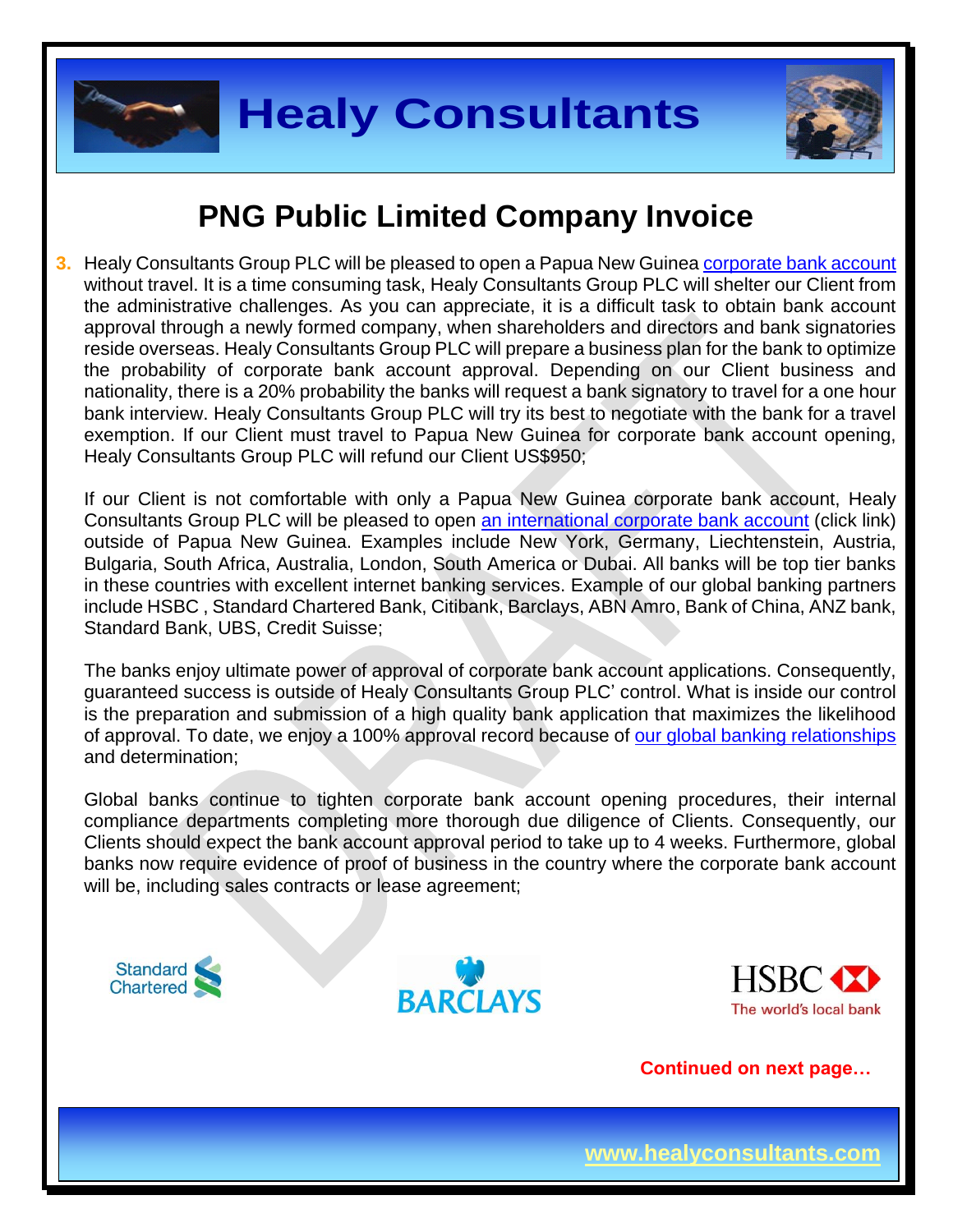### **PNG Public Limited Company Invoice**

- **4.** This fee is an estimate of government costs payable during your Firm's engagement. For transparency purposes, all government fee payments will be supported by original receipts and invoices. Examples of government costs include **i)** reservation of a unique company name; **ii)** registering for tax with [Internal Revenue Commission](http://www.irc.gov.pg/) **iii)** applying for a trade license with the [National Capital District Commission](http://www.ncdc.gov.pg/) . Following engagement completion, Healy Consultants Group PLC will refund our Client any excess of funds received over actual Government costs paid;
	- **5.** For an active trading company, these [accounting and tax](http://www.healyconsultants.com/singapore-company-registration/accounting-legal/) fees are an estimate of Healy Consultants Group PLC fees to efficiently and effectively discharge your annual company accounting and tax obligations. Following receipt of a set of draft accounting numbers from your company, Healy Consultants Group PLC will more accurately advise accounting and tax fees. For a dormant company, Healy Consultants Group PLC fees are only US\$950;



- **6.** Healy Consultants Group PLC project management fees relate to time and resources dedicated to:
	- **a.** thoroughly research and plan PNG business set up for our Client;
	- **b.** devising strategies to **i)** minimise the total engagement period **ii)** complete the engagement without our Client's represenatatives travelling **iii)** avoid the need for a PNG national [shareholder](http://www.healyconsultants.com/corporate-advisory-services/nominee-shareholders-directors/national-shareholder-services/) and **iv)** avoid the need for a specific regulatory license;
	- **c.** agreeing the optimum corporate structure with our Client;
	- **d.** submitting a high-quality company incorporation application to the [Investment Promotion](http://www.ipa.gov.pg/business-registration-regulation-and-certification/)  [Authority \(IPA\)](http://www.ipa.gov.pg/business-registration-regulation-and-certification/) (click link);
	- **e.** choosing the optimum regulatory license for our Client business activities (if required);
	- **f.** injecting the paid up share capital on our Client's behalf;
	- **g.** collating and supervising the legalisation and attestation and translation of Client documents;
	- **h.** weekly detailed engagement [status updates](http://www.healyconsultants.com/index-important-links/weekly-engagement-status-email/) to our Client and weekly Friday conference calls;
	- **i.** payment of retainer fees to multiple local lawyers and accountants;
	- **j.** ensuring our Client complies with local regulations and legally owns and controls the new entity;
	- **k.** ascertain the specific accounting, tax, legal and compliance considerations;
	- **l.** finding solutions to [challenges that occur](http://www.healyconsultants.com/engagement-project-management/) throughout the engagement;

### **Continued on next page…**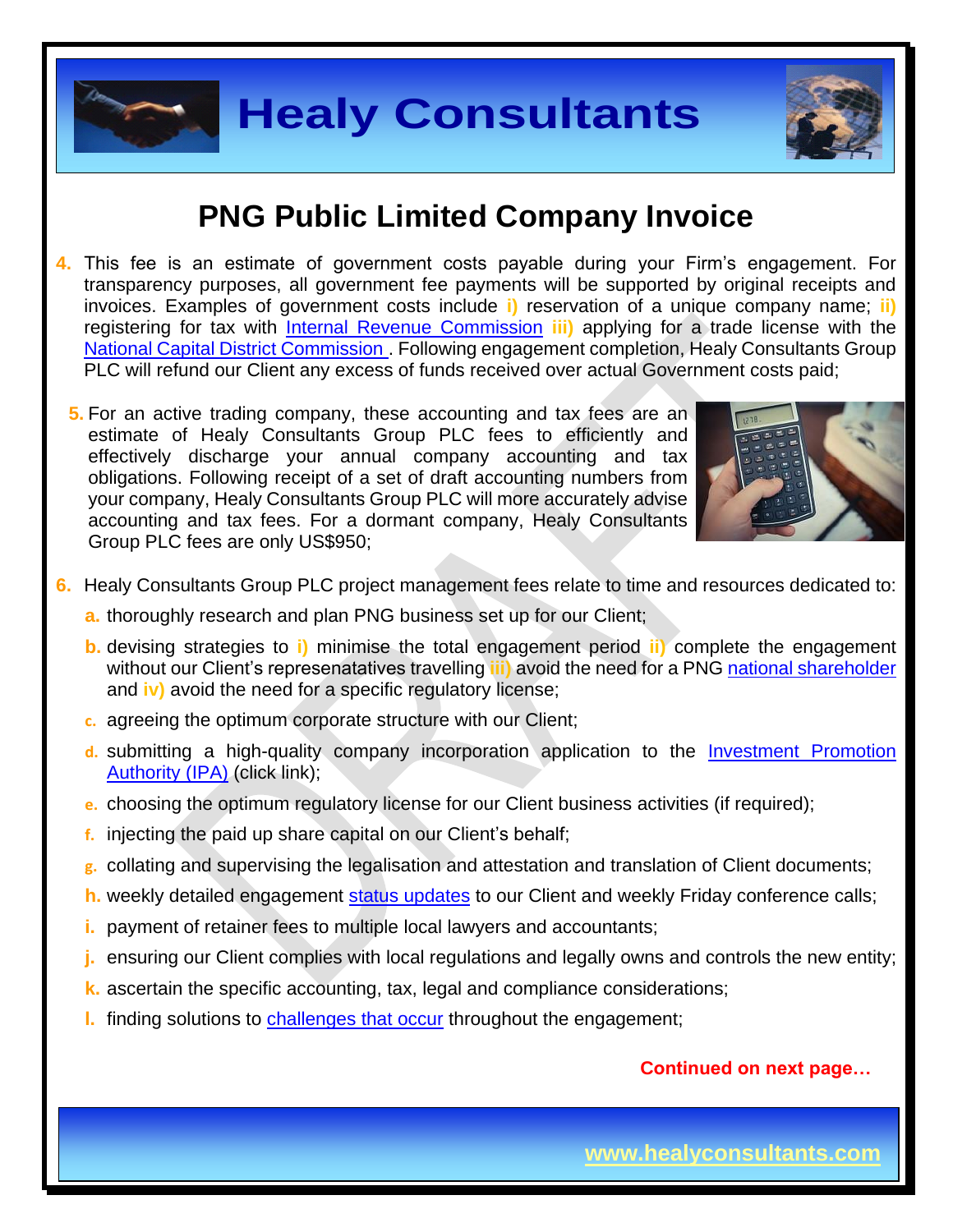

### **PNG Public Limited Company Invoice**

- **m.**determining the local and international tax obligations of the new entity, including corporate income tax, payroll taxes, withholding tax and sales taxes.
- **7.** All fees quoted in this invoice correspond to fees quoted on Healy Consultants Group PLC' [business](http://www.healyconsultants.com/company-registration-fees/)  [website.](http://www.healyconsultants.com/company-registration-fees/) Please review this invoice carefully to identify errors. During the rush of the business day, it is possible Healy Consultants Group PLC inadvertently made fee calculation errors, typing errors or omitted services. In the unfortunate event you identify invoice errors, please revert to me directly re the same. I apologize in advance if I or my staff made invoice errors;
- **8.** Assuming our Clients' re-engage Healy Consultants Group PLC in year 2, this fee is an estimate of the fees payable next year, 12 months after the date of company registration;
- **9.** Some of our Clients' require an [immediate Papua New Guinea](http://www.healyconsultants.com/turnkey-solutions/) solution. With this strategy, within four weeks Healy Consultants Group PLC can supply our Client **i)** an existing dormant Papua New Guinea company number and **ii)** an already approved Papua New Guinea corporate bank account number and **iii)** a business address. Turnkey solutions are attractive to those entrepreneurs who wish to immediately close a country deal, sign a contract or invoice a customer;
- **10.**As stipulated on our [business website](http://www.healyconsultants.com/) and in section 3 of our engagement letter, Healy Consultants Group PLC will only commence the engagement following **i)** settlement of our fees and **ii)** completion and signing of our legal engagement letter;
- **11.** If our Client and Healy Consultants Group PLC properly plan this engagement, our Clients' will *not* have to travel during this engagement. Healy Consultants Group PLC will efficiently and effectively and aggressively complete company registration and corporate bank account opening in a timely manner without our Client presence. Instead, our Client will need to **i)** sign and get documents legalized in the embassy in their country of origin and **ii)** courier the originals to Healy Consultants Group PLC office;



**12.**If required, Healy Consultants Group PLC will be pleased to assist your Firm obtain [business](http://www.healyconsultants.com/papua-new-guinea-company-registration/formation-support-services/) visa approvals. Our fee is US\$3,950 per person and includes preparation of a quality visa application and submitting to the correct Government immigration officers. The Government enjoys ultimate power of approval of visa applications, consequently, guaranteed success is outside of Healy

#### **Continued on next page…**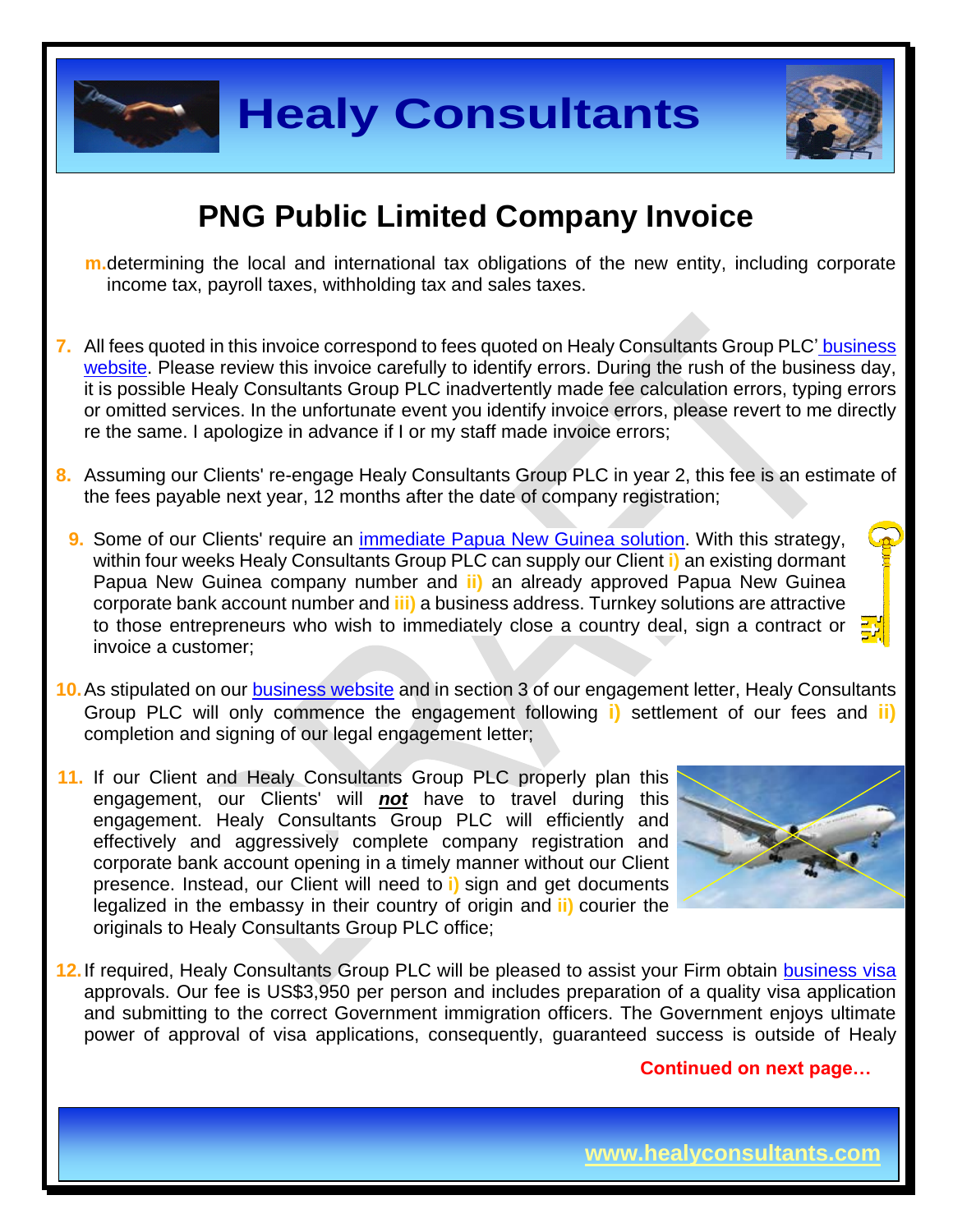



### **PNG Public Limited Company Invoice**

Consultants Group PLC control. What is inside our control is the preparation and submission of a high quality immigration visa application that maximizes the likelihood of visa approval. In the unfortunate event the visa application is rejected; Healy Consultants Group PLC will be happy to submit an appeal to secure visa approval. Healy Consultants Group PLC fees for each appeal amounts to US\$950;

- **13.**Depending on our Client business and nationality, the Papua New Guinea Government may require a special regulatory license to carry on your business in the country. Healy Consultants Group PLC will assist our Client secure license approval. However, the Government enjoys ultimate power of approval of company registrations and business licenses;
- 14. If our Client requires nominee services [\(click link\),](http://www.healyconsultants.com/corporate-outsourcing-services/nominee-shareholders-directors/) Healy Consultants Group PLC will be pleased to assist. Our fee for professional, passive nominee corporate shareholder amounts to US\$2,100 per annum. Our fee to be both nominee director and shareholder amounts to US\$6,600 per annum. Being the sole shareholders and sole director of a Client's company exposes Healy Consultants Group PLC to reputation, litigation and financial risk;
- **15.**Engage Healy Consultants Group PLC to [project manage](http://www.healyconsultants.com/project-manage-engagements/) business set up in every country on the planet. We are the best in the [world](http://www.healyconsultants.com/best-in-the-world/) at what we do, timely completing the  $A$  to  $Z$  of every country engagement;
- **16.** It is important our Clients are aware of their personal and corporate tax obligations in their country of residence and domicile; and they will fulfill those obligations annually. Let us know if you need Healy Consultants Group PLC help to clarify your local and international annual tax reporting obligations;
- **17.**To assist our Clients to minimize foreign exchange costs, we offer the payment in SG\$, Euro, Pounds or US\$. Kindly let me know in which currency your Firm prefers to settle our fees and I will send an updated invoice, thank you;
- **18.**As stipulated on our [business website](http://www.healyconsultants.com/) and in section 3 of our engagement letter, Healy Consultants Group PLC will only commence the engagement following **i)** settlement of our fees and **ii)** completion and signing of our legal engagement letter;

**Continued on next page…**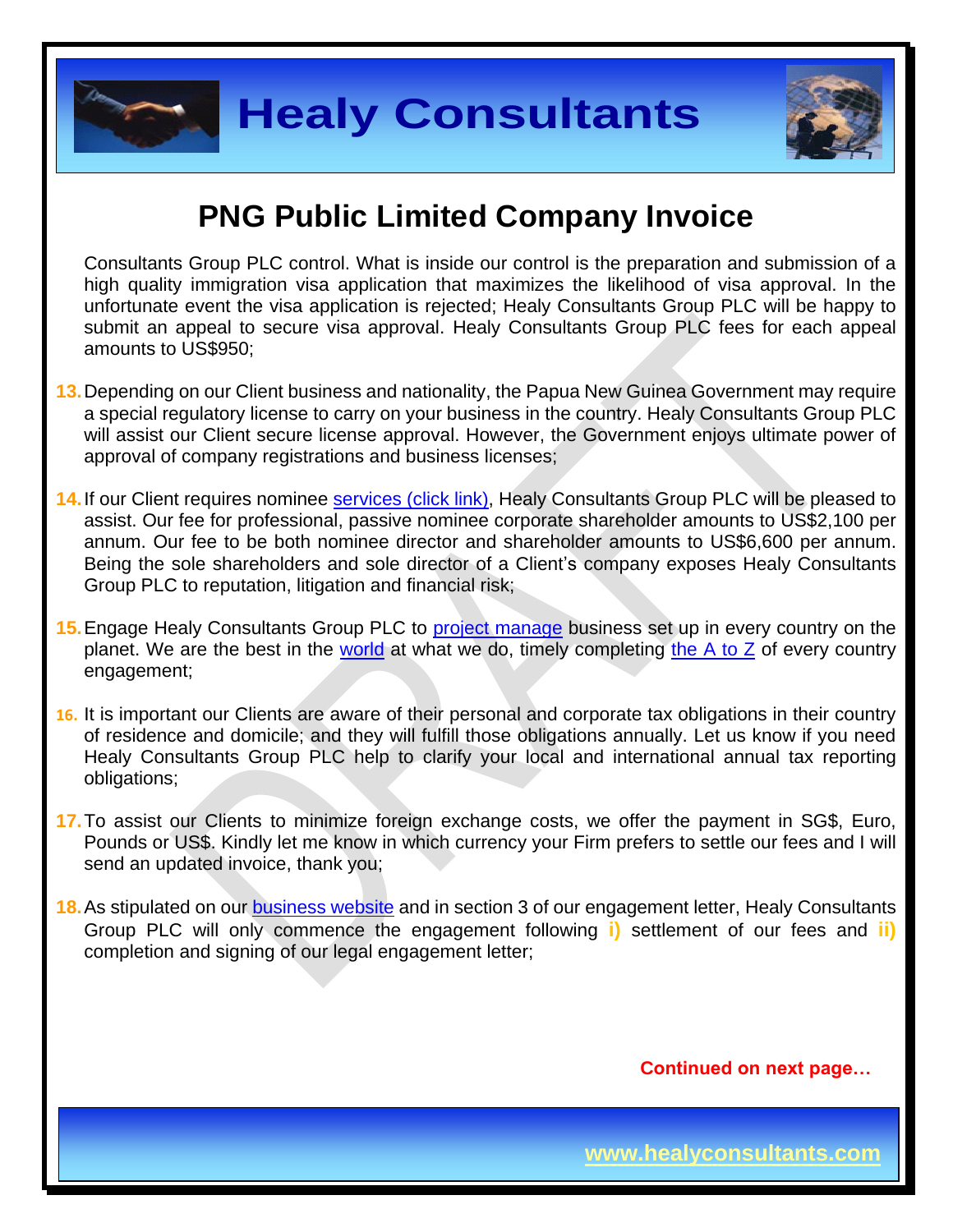



### **PNG Public Limited Company Invoice**

- 19. Healy Consultants Group PLC will only incorporate your company after 75% of due diligence [documentation](http://www.healyconsultants.com/due-diligence/) is received by email. Healy Consultants Group PLC will only open a corporate bank account after 100% of Client original due diligence documentation is received by courier;
- **20.**During the annual renewal engagement with our Client, our in-house Legal and Compliance Department reviews the quality and completeness of our Client file. Consequently, Healy Consultants Group PLC may revert to our Client to ask for more up to date [due diligence](http://www.healyconsultants.com/due-diligence/)  [documentation;](http://www.healyconsultants.com/due-diligence/)
- 21. To efficiently and effectively complete your engagement in a timely manner, we recommend your Firm transfers these funds to Healy Consultants Group PLC corporate bank account. Thereafter, our Incorporation and Banking Team will aggressively advance your engagement, providing your Firm daily feedback as to engagement status. I would be grateful if you email us the bank transfer advice slip to enable my Accounting Department to accurately and timely identify bank receipts:

**Continued on next page…**